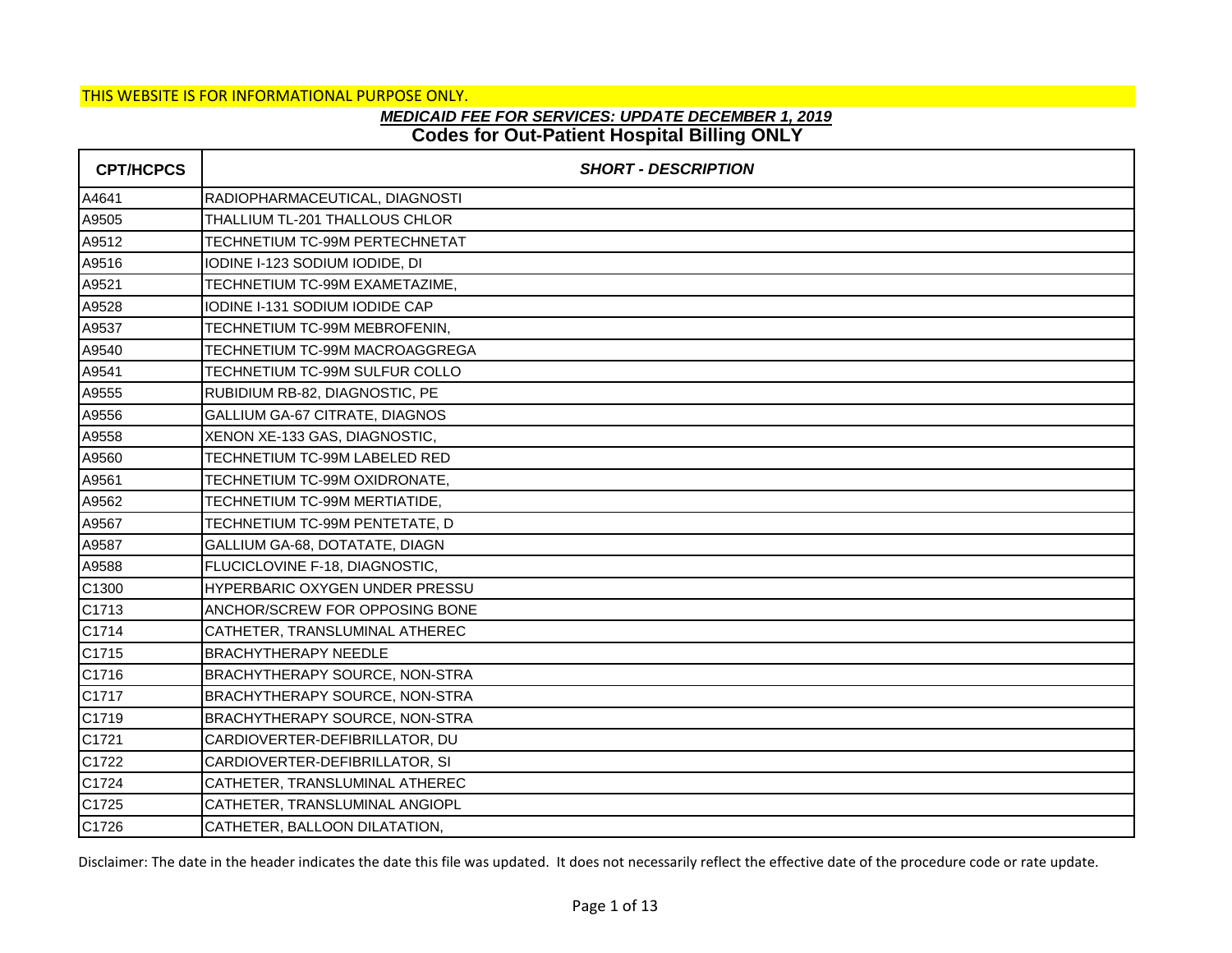# **Codes for Out-Patient Hospital Billing ONLY** *MEDICAID FEE FOR SERVICES: UPDATE DECEMBER 1, 2019*

| <b>CPT/HCPCS</b> | <b>SHORT - DESCRIPTION</b>     |
|------------------|--------------------------------|
| C1727            | CATHETER, BALLOON TISSUE DISSE |
| C1728            | CATHETER, BRACHYTHERAPY SEED A |
| C1729            | CATHETER, DRAINAGE             |
| C1730            | CATHETER, ELECTROPHYSIOLOGY, D |
| C1731            | CATHETER, ELECTROPHYSIOLOGY, D |
| C1732            | CATHETER, ELECTROPHYSIOLOGY, D |
| C1733            | CATHETER, ELECTROPHYSIOLOGY, D |
| C1749            | ENDOSCOPE, RETROGRADE IMAGING/ |
| C1750            | CATHETER, HEMODIALYSIS, LONG-T |
| C1751            | CATHETER, INFUSION, INSERTED P |
| C1752            | CATHETER, HEMODIALYSIS, SHORT- |
| C1753            | CATHETER, INTRAVASCULAR ULTRAS |
| C1754            | CATHETER, INTRADISCAL          |
| C1755            | CATHETER, INTRASPINAL          |
| C1756            | CATHETER, PACING, TRANSESOPHAG |
| C1757            | CATHETER, THROMBECTOMY/EMBOLEC |
| C1758            | CATHETER, URETERAL             |
| C1759            | CATHETER, INTRACARDIAC ECHOCAR |
| C1760            | CLOSURE DEVICE, VASCULAR (IMPL |
| C1762            | CONNECTIVE TISSUE, HUMAN (INCL |
| C1763            | CONNECTIVE TISSUE, NON-HUMAN ( |
| C1764            | EVENT RECORDER, CARDIAC (IMPLA |
| C1765            | <b>ADHESION BARRIER</b>        |
| C1766            | INTRODUCER/SHEATH, GUIDING, IN |
| C1767            | GENERATOR, NEUROSTIMULATOR (IM |
| C1768            | GRAFT, VASCULAR                |
| C1769            | <b>GUIDE WIRE</b>              |
| C1770            | IMAGING COIL, MAGNETIC RESONAN |
| C1771            | REPAIR DEVICE, URINARY, INCONT |
| C1772            | INFUSION PUMP, PROGRAMMABLE (I |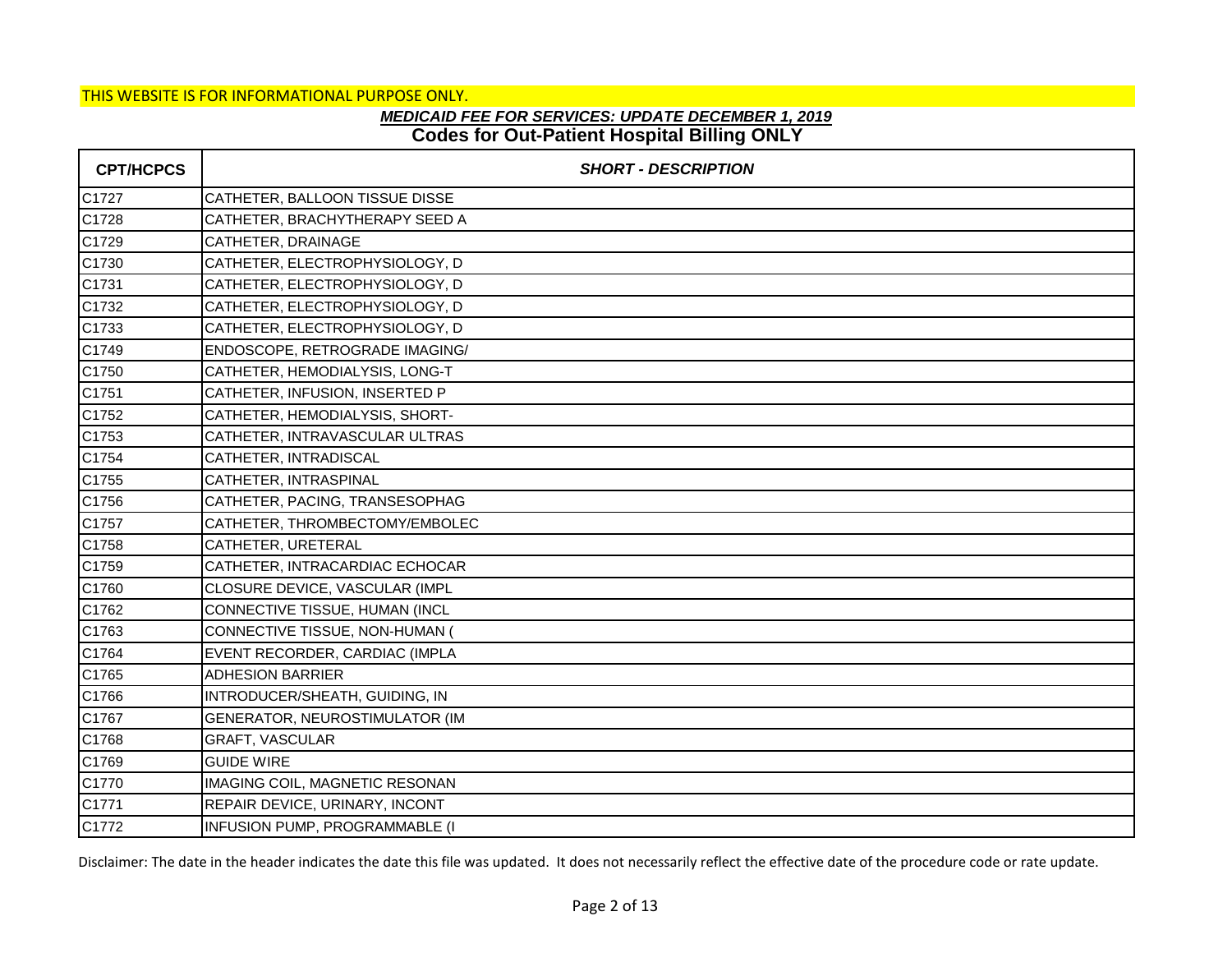# **Codes for Out-Patient Hospital Billing ONLY** *MEDICAID FEE FOR SERVICES: UPDATE DECEMBER 1, 2019*

| <b>CPT/HCPCS</b> | <b>SHORT - DESCRIPTION</b>            |
|------------------|---------------------------------------|
| C1773            | RETRIEVAL DEVICE, INSERTABLE (        |
| C1776            | JOINT DEVICE (IMPLANTABLE)            |
| C1777            | LEAD, CARDIOVERTER-DEFIBRILLAT        |
| C1778            | LEAD, NEUROSTIMULATOR (IMPLANT        |
| C1779            | LEAD, PACEMAKER, TRANSVENOUS V        |
| C1780            | LENS, INTRAOCULAR (NEW TECHNOL        |
| C1781            | MESH (IMPLANTABLE)                    |
| C1782            | <b>MORCELLATOR</b>                    |
| C1783            | OCULAR IMPLANT, AQUEOUS DRAINA        |
| C1784            | OCULAR DEVICE, INTRAOPERATIVE,        |
| C1785            | PACEMAKER, DUAL CHAMBER, RATE-        |
| C1786            | PACEMAKER, SINGLE CHAMBER, RAT        |
| C1787            | PATIENT PROGRAMMER, NEUROSTIMU        |
| C1788            | PORT, INDWELLING (IMPLANTABLE)        |
| C1789            | PROSTHESIS, BREAST (IMPLANTABL        |
| C1813            | PROSTHESIS, PENILE, INFLATABLE        |
| C1814            | RETINAL TAMPONADE DEVICE, SILI        |
| C1815            | PROSTHESIS, URINARY SPHINCTER         |
| C1816            | RECEIVER AND/OR TRANSMITTER, N        |
| C1817            | SEPTAL DEFECT IMPLANT SYSTEM,         |
| C1818            | <b>INTEGRATED KERATOPROSTHESIS</b>    |
| C1819            | SURGICAL TISSUE LOCALIZATION A        |
| C1820            | GENERATOR, NEUROSTIMULATOR (IM        |
| C1821            | <b>INTERSPINOUS PROCESS DISTRACTI</b> |
| C1822            | GENERATOR, NEUROSTIMULATOR (IM        |
| C1830            | POWERED BONE MARROW BIOPSY NEE        |
| C1840            | LENS, INTRAOCULAR (TELESCOPIC)        |
| C1841            | RETINAL PROSTHESIS, INCLUDES A        |
| C1874            | STENT, COATED/COVERED, WITH DE        |
| C1875            | STENT, COATED/COVERED, WITHOUT        |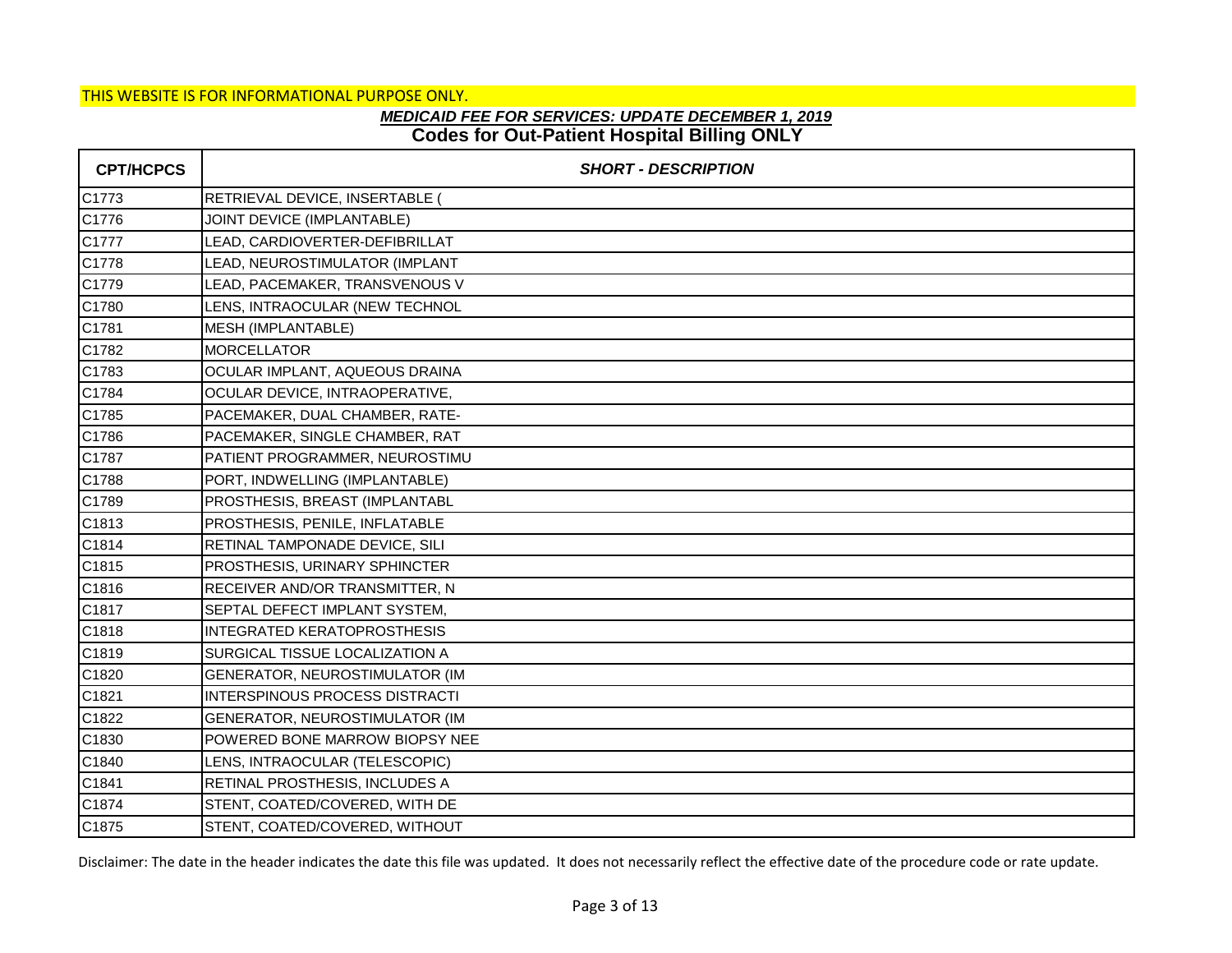# **Codes for Out-Patient Hospital Billing ONLY** *MEDICAID FEE FOR SERVICES: UPDATE DECEMBER 1, 2019*

| <b>CPT/HCPCS</b> | <b>SHORT - DESCRIPTION</b>            |
|------------------|---------------------------------------|
| C1876            | STENT, NON-COATED/NON-COVERED,        |
| C1877            | STENT, NON-COATED/NON-COVERED,        |
| C1878            | MATERIAL FOR VOCAL CORD MEDIAL        |
| C1880            | <b>VENA CAVA FILTER</b>               |
| C1881            | DIALYSIS ACCESS SYSTEM (IMPLAN        |
| C1882            | CARDIOVERTER-DEFIBRILLATOR, OT        |
| C1883            | ADAPTOR/EXTENSION, PACING LEAD        |
| C1884            | <b>EMBOLIZATION PROTECTIVE SYSTEM</b> |
| C1885            | CATHETER, TRANSLUMINAL ANGIOPL        |
| C1886            | CATHETER, EXTRAVASCULAR TISSUE        |
| C1887            | CATHETER, GUIDING (MAY INCLUDE        |
| C1888            | CATHETER, ABLATION, NON-CARDIA        |
| C1891            | INFUSION PUMP, NON-PROGRAMMABL        |
| C1892            | INTRODUCER/SHEATH, GUIDING, IN        |
| C1893            | INTRODUCER/SHEATH, GUIDING, IN        |
| C1894            | INTRODUCER/SHEATH, OTHER THAN         |
| C1895            | LEAD, CARDIOVERTER-DEFIBRILLAT        |
| C1896            | LEAD, CARDIOVERTER-DEFIBRILLAT        |
| C1897            | LEAD, NEUROSTIMULATOR TEST KIT        |
| C1898            | LEAD, PACEMAKER, OTHER THAN TR        |
| C1899            | LEAD, PACEMAKER/CARDIOVERTER-D        |
| C1900            | LEAD, LEFT VENTRICULAR CORONAR        |
| C2613            | LUNG BIOPSY PLUG WITH DELIVERY        |
| C2614            | PROBE, PERCUTANEOUS LUMBAR DIS        |
| C2615            | SEALANT, PULMONARY, LIQUID            |
| C2616            | BRACHYTHERAPY SOURCE, NON-STRA        |
| C2617            | STENT, NON-CORONARY, TEMPORARY        |
| C2618            | PROBE/NEEDLE, CRYOABLATION            |
| C2619            | PACEMAKER, DUAL CHAMBER, NON R        |
| C2620            | PACEMAKER, SINGLE CHAMBER, NON        |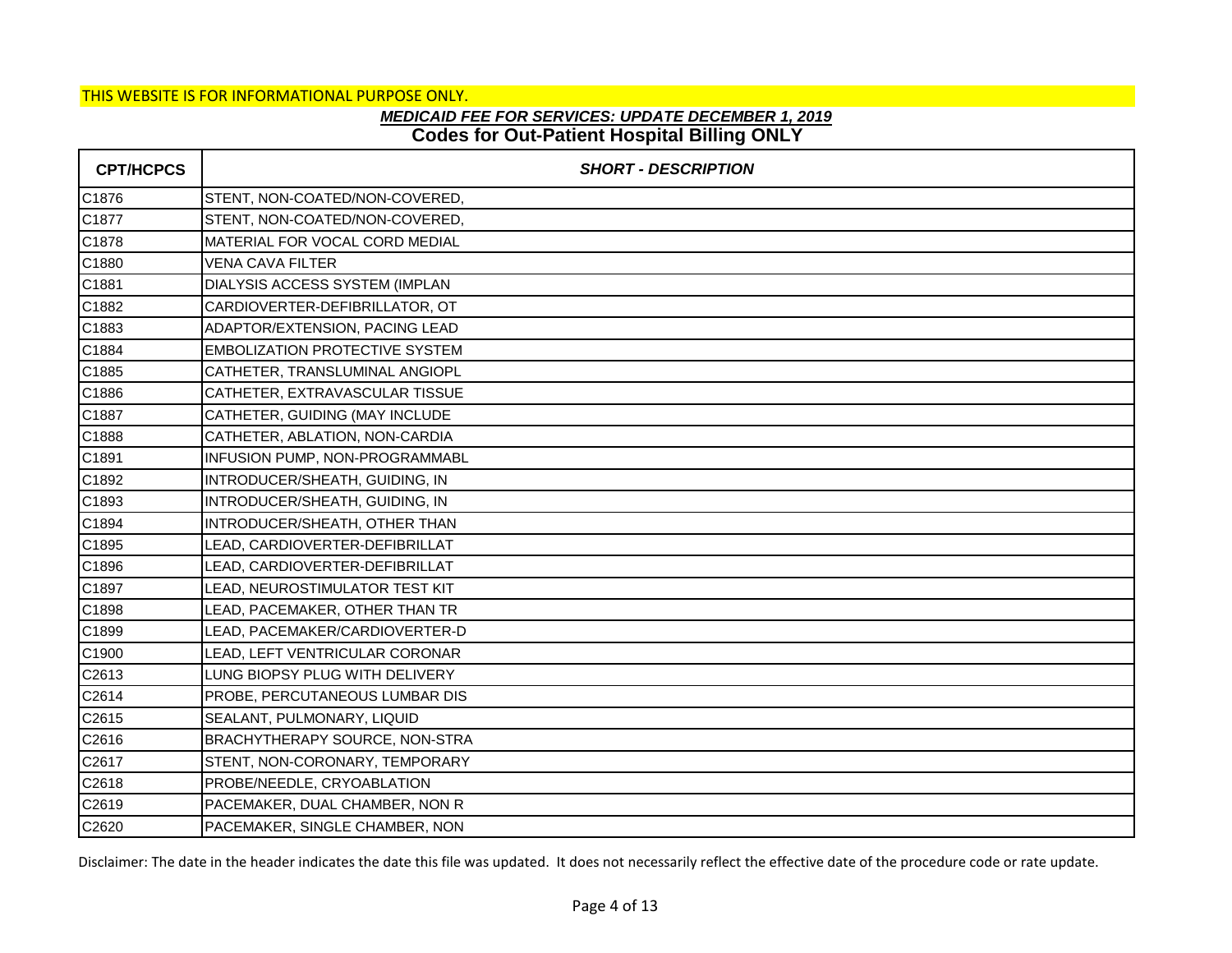## **Codes for Out-Patient Hospital Billing ONLY** *MEDICAID FEE FOR SERVICES: UPDATE DECEMBER 1, 2019*

| <b>CPT/HCPCS</b> | <b>SHORT - DESCRIPTION</b>            |
|------------------|---------------------------------------|
| C2621            | PACEMAKER, OTHER THAN SINGLE O        |
| C2622            | PROSTHESIS, PENILE, NON-INFLAT        |
| C2623            | CATHETER, TRANSLUMINAL ANGIOPL        |
| C2624            | IMPLANTABLE WIRELESS PULMONARY        |
| C2625            | STENT, NON-CORONARY, TEMPORARY        |
| C2626            | INFUSION PUMP, NON-PROGRAMMABL        |
| C2627            | CATHETER, SUPRAPUBIC/CYSTOSCOP        |
| C2628            | CATHETER, OCCLUSION                   |
| C2629            | INTRODUCER/SHEATH, OTHER THAN         |
| C2630            | CATHETER, ELECTROPHYSIOLOGY, D        |
| C2631            | REPAIR DEVICE, URINARY, INCONT        |
| C2634            | BRACHYTHERAPY SOURCE, NON-STRA        |
| C2635            | BRACHYTHERAPY SOURCE, NON-STRA        |
| C2636            | <b>BRACHYTHERAPY LINEAR SOURCE, N</b> |
| C2637            | BRACHYTHERAPY SOURCE, NON-STRA        |
| C2638            | <b>BRACHYTHERAPY SOURCE, STRANDED</b> |
| C2639            | BRACHYTHERAPY SOURCE, NON-STRA        |
| C2640            | <b>BRACHYTHERAPY SOURCE, STRANDED</b> |
| C2641            | BRACHYTHERAPY SOURCE, NON-STRA        |
| C2642            | <b>BRACHYTHERAPY SOURCE, STRANDED</b> |
| C2643            | BRACHYTHERAPY SOURCE, NON-STRA        |
| C2644            | BRACHYTHERAPY SOURCE, CESIUM-1        |
| C2645            | <b>BRACHYTHERAPY PLANAR SOURCE, P</b> |
| C2698            | <b>BRACHYTHERAPY SOURCE, STRANDED</b> |
| C2699            | BRACHYTHERAPY SOURCE, NON-STRA        |
| C5271            | APPLICATION OF LOW COST SKIN S        |
| C5272            | APPLICATION OF LOW COST SKIN S        |
| C5273            | APPLICATION OF LOW COST SKIN S        |
| C5274            | APPLICATION OF LOW COST SKIN S        |
| C5275            | APPLICATION OF LOW COST SKIN S        |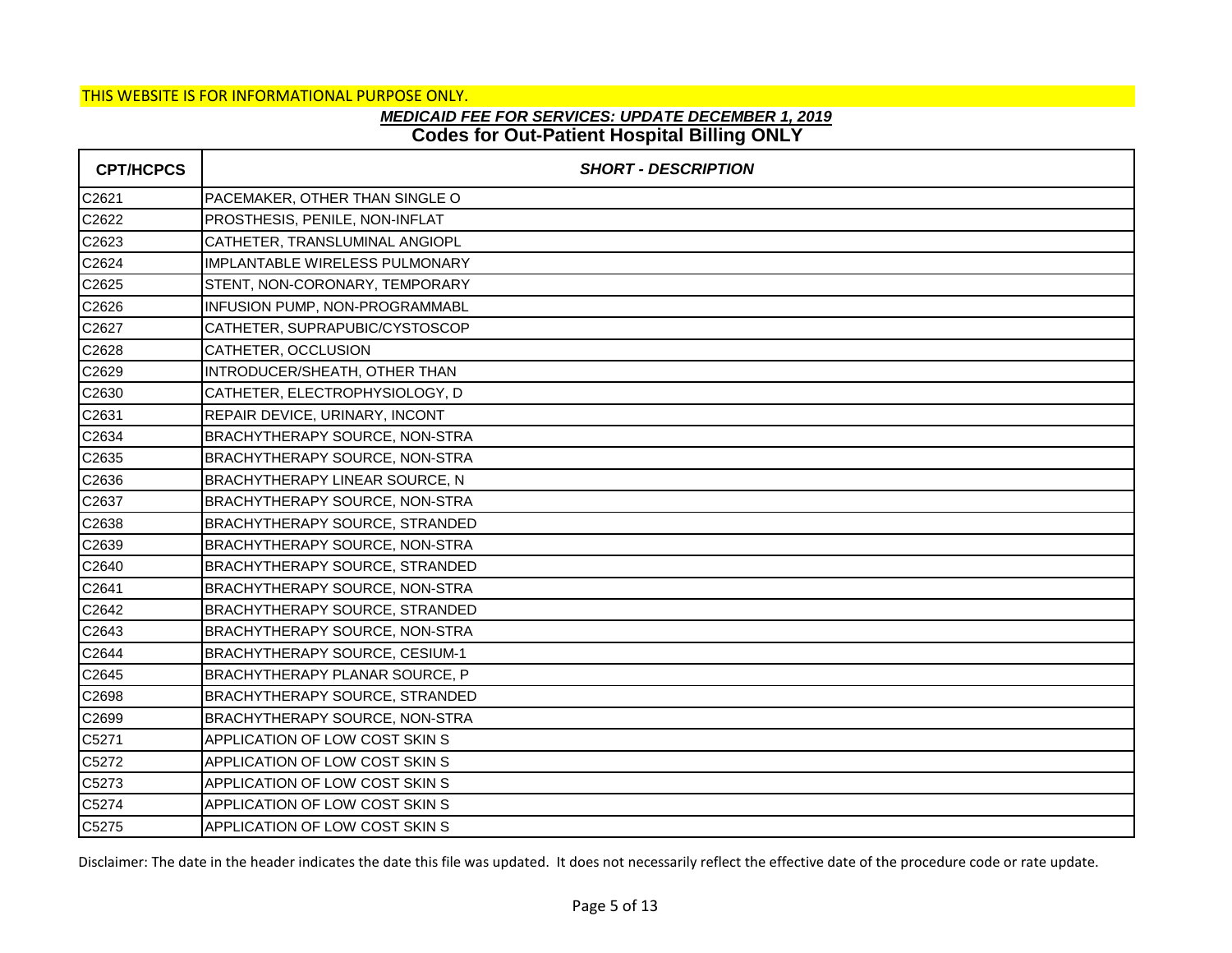# **Codes for Out-Patient Hospital Billing ONLY** *MEDICAID FEE FOR SERVICES: UPDATE DECEMBER 1, 2019*

| <b>CPT/HCPCS</b> | <b>SHORT - DESCRIPTION</b>            |
|------------------|---------------------------------------|
| C5276            | APPLICATION OF LOW COST SKIN S        |
| C5277            | APPLICATION OF LOW COST SKIN S        |
| C5278            | APPLICATION OF LOW COST SKIN S        |
| C8900            | MAGNETIC RESONANCE ANGIOGRAPHY        |
| C8901            | MAGNETIC RESONANCE ANGIOGRAPHY        |
| C8902            | <b>MAGNETIC RESONANCE ANGIOGRAPHY</b> |
| C8903            | MAGNETIC RESONANCE IMAGING WIT        |
| C8905            | MAGNETIC RESONANCE IMAGING WIT        |
| C8906            | MAGNETIC RESONANCE IMAGING WIT        |
| C8908            | <b>MAGNETIC RESONANCE IMAGING WIT</b> |
| C8909            | MAGNETIC RESONANCE ANGIOGRAPHY        |
| C8910            | MAGNETIC RESONANCE ANGIOGRAPHY        |
| C8911            | <b>MAGNETIC RESONANCE ANGIOGRAPHY</b> |
| C8912            | <b>MAGNETIC RESONANCE ANGIOGRAPHY</b> |
| C8913            | MAGNETIC RESONANCE ANGIOGRAPHY        |
| C8914            | MAGNETIC RESONANCE ANGIOGRAPHY        |
| C8918            | MAGNETIC RESONANCE ANGIOGRAPHY        |
| C8919            | <b>MAGNETIC RESONANCE ANGIOGRAPHY</b> |
| C8920            | MAGNETIC RESONANCE ANGIOGRAPHY        |
| C8921            | <b>TRANSTHORACIC ECHOCARDIOGRAPHY</b> |
| C8922            | TRANSTHORACIC ECHOCARDIOGRAPHY        |
| C8923            | TRANSTHORACIC ECHOCARDIOGRAPHY        |
| C8924            | TRANSTHORACIC ECHOCARDIOGRAPHY        |
| C8925            | TRANSESOPHAGEAL ECHOCARDIOGRAP        |
| C8926            | TRANSESOPHAGEAL ECHOCARDIOGRAP        |
| C8927            | TRANSESOPHAGEAL ECHOCARDIOGRAP        |
| C8928            | TRANSTHORACIC ECHOCARDIOGRAPHY        |
| C8929            | TRANSTHORACIC ECHOCARDIOGRAPHY        |
| C8930            | TRANSTHORACIC ECHOCARDIOGRAPHY        |
| C8931            | <b>MAGNETIC RESONANCE ANGIOGRAPHY</b> |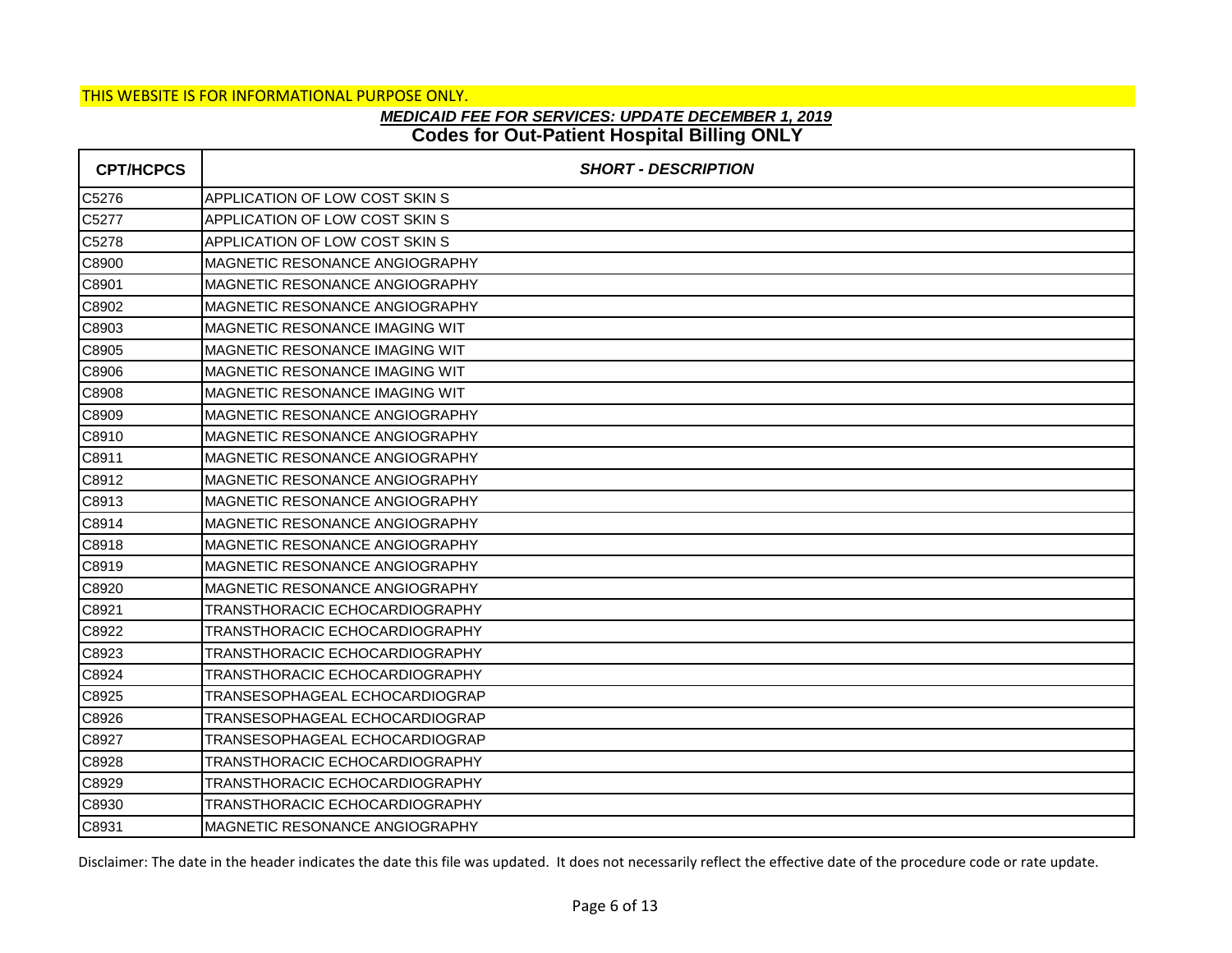# **Codes for Out-Patient Hospital Billing ONLY** *MEDICAID FEE FOR SERVICES: UPDATE DECEMBER 1, 2019*

| <b>CPT/HCPCS</b> | <b>SHORT - DESCRIPTION</b>            |
|------------------|---------------------------------------|
| C8932            | MAGNETIC RESONANCE ANGIOGRAPHY        |
| C8933            | MAGNETIC RESONANCE ANGIOGRAPHY        |
| C8934            | MAGNETIC RESONANCE ANGIOGRAPHY        |
| C8935            | MAGNETIC RESONANCE ANGIOGRAPHY        |
| C8936            | <b>MAGNETIC RESONANCE ANGIOGRAPHY</b> |
| C8957            | IV INFUS FOR THER/DIAG PROLONG        |
| C9021            | INJECTION, OBINUTUZUMAB, 10 MG        |
| C9113            | INJECTION, PANTOPRAZOLE SODIUM        |
| C9132            | <b>PROTHROMBIN COMPLEX CONCENTRAT</b> |
| C9248            | INJECTION, CLEVIDIPINE BUTYRAT        |
| C9250            | HUMAN PLASMA FIBRIN SEALANT 2         |
| C9285            | LIDOCAINE 70 MG/TETRACAINE 70         |
| C9290            | INJECTION, BUPIVACAINE LIPOSOM        |
| C9293            | INJECTION, GLUCARPIDASE, 10 UN        |
| C9352            | MICROPOROUS COLLAGEN IMPLANTAB        |
| C9353            | <b>MICROPOROUS COLLAGEN IMPLANTAB</b> |
| C9354            | ACELLULAR PERICARD TISSUE MATR        |
| C9355            | COLLAGEN NERVE CUFF PER 0.5 CE        |
| C9356            | TENDON, POROUS MATRIX OF CROSS        |
| C9358            | DERMAL SUBSTITUTE, NATIVE, NON        |
| C9359            | POROUS PURIFIED COLLAGEN MATRI        |
| C9360            | DERMAL SUBSTITUTE, NATIVE, NON        |
| C9361            | <b>COLLAGEN MATRIX NERVE WRAP PER</b> |
| C9362            | POROUS PURIFIED COLLAGEN MATRI        |
| C9363            | SKIN SUBSTITUTE, INTEGRA MESHE        |
| C9364            | PORCINE IMPLANT, PERMACOL, PER        |
| C9367            | SKIN SUBSTITUTE, ENDOFORM DERM        |
| C9399            | UNCLASSIFIED DRUGS OR BIOLOGIC        |
| C9441            | <b>INJECTION, FERRIC CARBOXYMALTO</b> |
| C9447            | INJECTION, PHENYLEPHRINE AND K        |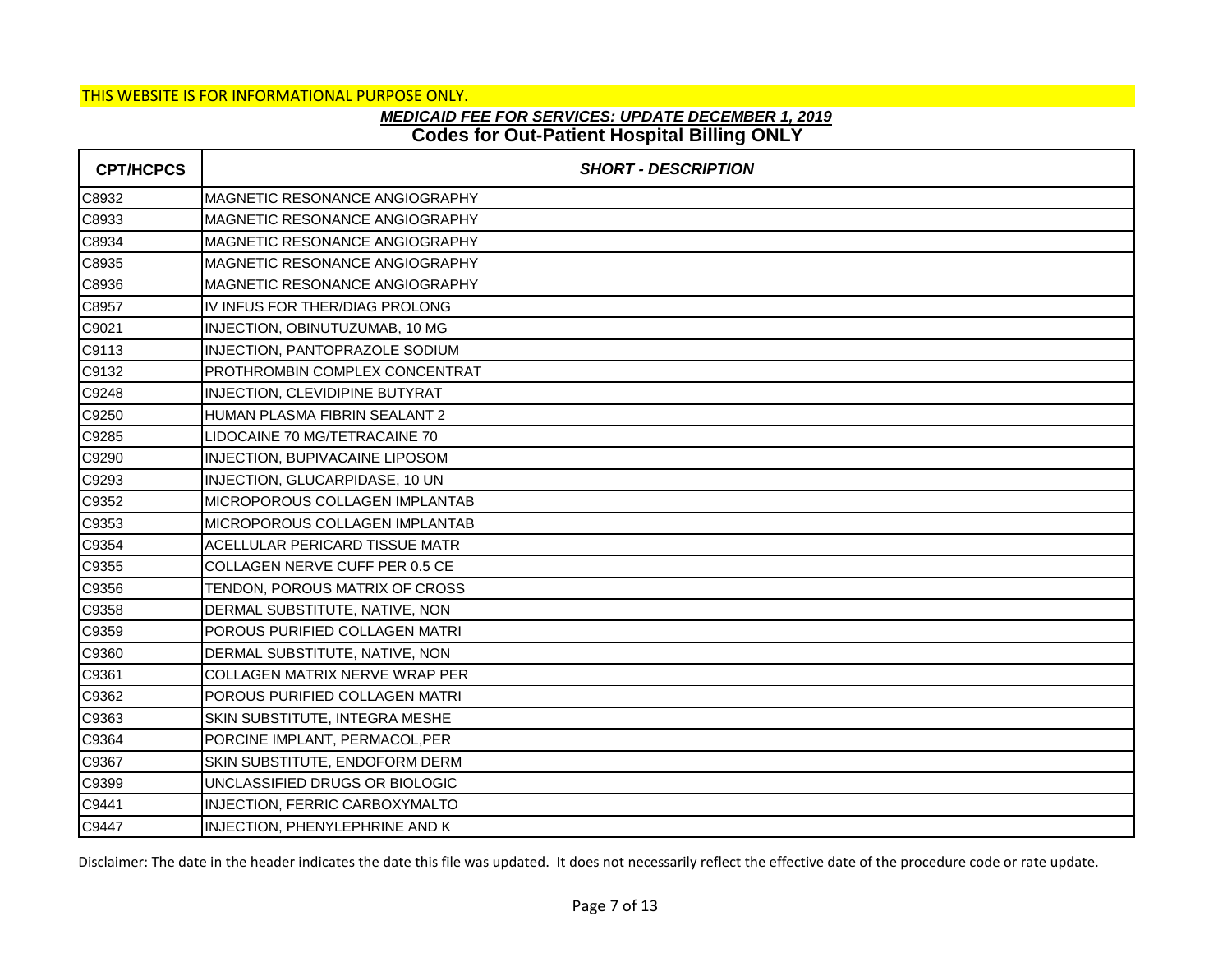# **Codes for Out-Patient Hospital Billing ONLY** *MEDICAID FEE FOR SERVICES: UPDATE DECEMBER 1, 2019*

| <b>CPT/HCPCS</b> | <b>SHORT - DESCRIPTION</b>            |
|------------------|---------------------------------------|
| C9460            | INJECTION, CANGRELOR, 1 MG            |
| C9600            | PERCUTANEOUS TRANSCATHETER PLA        |
| C9601            | PERCUTANEOUS TRANSCATHETER PLA        |
| C9602            | PERCUTANEOUS TRANSLUMINAL CORO        |
| C9603            | PERCUTANEOUS TRANSLUMINAL CORO        |
| C9604            | PERCUTANEOUS TRANSLUMINAL REVA        |
| C9605            | PERCUTANEOUS TRANSLUMINAL REVA        |
| C9606            | PERCUTANEOUS TRANSLUMINAL REVA        |
| C9607            | PERCUTANEOUS TRANSLUMINAL REVA        |
| C9608            | PERCUTANEOUS TRANSLUMINAL REVA        |
| C9716            | <b>CREATIONS OF THERMAL ANAL LESI</b> |
| C9725            | PLACEMENT OF ENDORECTAL INTRAC        |
| C9726            | PLACEMENT & REMOV APPLIC IN BR        |
| C9727            | INSERTION OF IMPLANTS INTO SOF        |
| C9728            | PLACEMENT OF INTERSTITIAL DEVI        |
| C9733            | NON-OPHTHALMIC FLUORESCENT VAS        |
| C9735            | ANOSCOPY: WITH DIRECTED SUBMUC        |
| C9739            | CYSTOURETHROSCOPY, W/TRANSPROS        |
| C9740            | CYSTOURETHROSCOPY W/TRANSPROST        |
| G0008            | <b>INJECT INFLUENZA VACCINE</b>       |
| G0009            | INJECT PNEUMOCOCCAL VACCINE           |
| G0108            | DIABETES OP SELF MNGMT TX SERV        |
| G0109            | DIABETES SELF MNGMT SERV GRP S        |
| G0123            | SCR CYTO C/V THIN PREP AUTO           |
| G0129            | OCCUPATIONAL THERAPY SERVICES         |
| G0175            | SCHEDULED INTERDISCIPLINARY TE        |
| G0176            | ACTIVITY THERAPY, SUCH AS MUSI        |
| G0177            | <b>TRAINING AND EDUCATIONAL SERVI</b> |
| G0239            | THERAPEUTIC PROCEDURES TO IMPR        |
| G0269            | PLACEMENT OF OCCLUSIVE DEVICE         |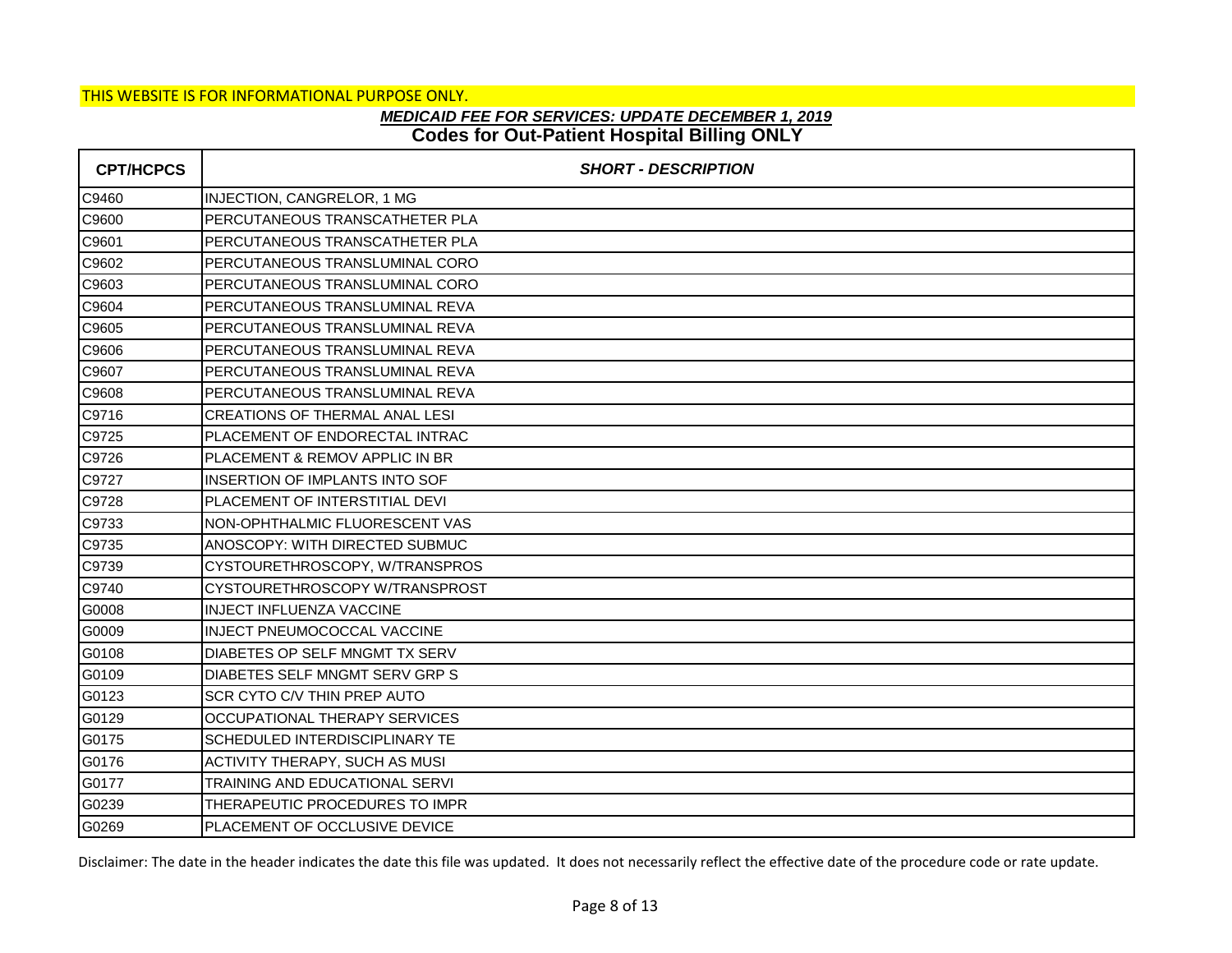## **Codes for Out-Patient Hospital Billing ONLY** *MEDICAID FEE FOR SERVICES: UPDATE DECEMBER 1, 2019*

| <b>CPT/HCPCS</b> | <b>SHORT - DESCRIPTION</b>            |
|------------------|---------------------------------------|
| G0283            | ELECTRICAL STIMULATION (UNATTE        |
| G0339            | IMAGE-GUIDED ROBOTIC LINEAR AC        |
| G0340            | IMAGE-GUIDED ROBOTIC LINEAR AC        |
| G0378            | HOSPITAL OBSERVATION SERVICE,         |
| G0410            | GROUP PSYCHOTHERAPY OTHER THAN        |
| G0411            | INTERACTIVE GROUP PSYCHOTHERAP        |
| G0463            | HOSPITAL OUTPATIENT CLINIC VIS        |
| G9017            | AMANTADINE HYDROCHLORIDE, ORAL        |
| G9147            | OUTPATIENT INTRAVENOUS INSULIN        |
| J7336            | CAPSAICIN 8% PATCH, PER SQUARE        |
| J7512            | PREDNISONE, IMMEDIATE RELEASE         |
| J7599            | IMMUNOSUPPRESSIVE DRUG, NOT OT        |
| J7699            | NOC DRUGS, INHALATION SOLUTION        |
| J8540            | DEXAMETHASONE, ORAL, 0.25 MG          |
| J8540            | DEXAMETHASONE, ORAL, 0.25 MG          |
| P9604            | TRAVEL ALLOWANCE ONE WAY IN CO        |
| Q0091            | SCREENING PAPANICOLAOU SMEAR:         |
| Q0092            | SET UP PORTABLE XRAY                  |
| Q0162            | ONDANSETRON 1 MG. ORAL                |
| Q4100            | SKIN SUBSTITUTE, NOT OTHERWISE        |
| Q4101            | APLIGRAF, PER SQUARE CENTIMETE        |
| Q4103            | OASIS BURN MATRIX, PER SQUARE         |
| Q4103            | OASIS BURN MATRIX, PER SQUARE         |
| Q4104            | INTEGRA BILAYER MATRIX WOUND D        |
| Q4104            | INTEGRA BILAYER MATRIX WOUND D        |
| Q4106            | DERMAGRAFT, PER SQUARE CENTIME        |
| Q4106            | DERMAGRAFT, PER SQUARE CENTIME        |
| Q4107            | <b>GRAFTJACKET, PER SQUARE CENTIM</b> |
| Q4107            | <b>GRAFTJACKET, PER SQUARE CENTIM</b> |
| Q4108            | INTEGRA MATRIX, PER SQUARE CEN        |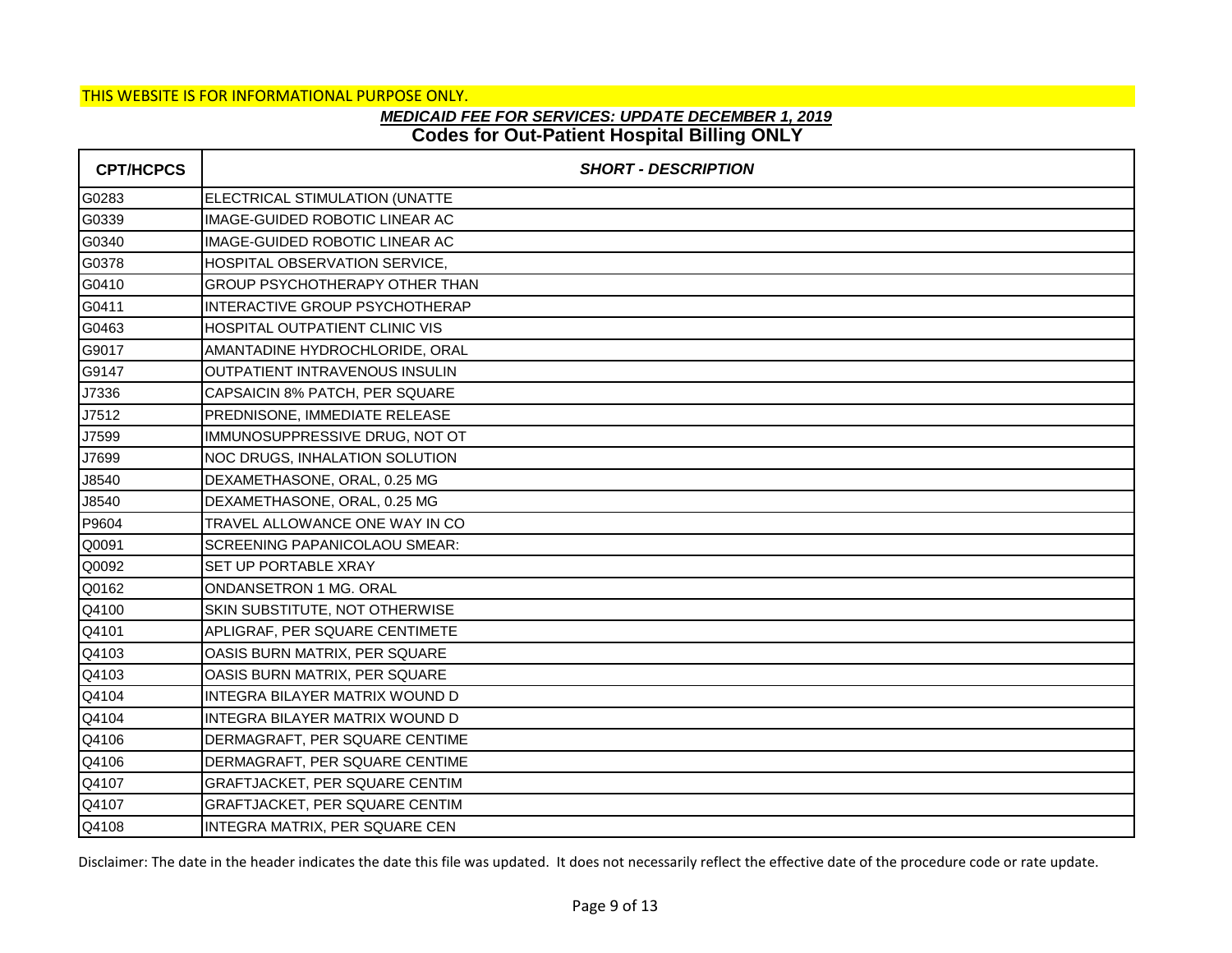## **Codes for Out-Patient Hospital Billing ONLY** *MEDICAID FEE FOR SERVICES: UPDATE DECEMBER 1, 2019*

| <b>CPT/HCPCS</b> | <b>SHORT - DESCRIPTION</b>            |
|------------------|---------------------------------------|
| Q4108            | INTEGRA MATRIX, PER SQUARE CEN        |
| Q4110            | PRIMATRIX, PER SQUARE CENTIMET        |
| Q4110            | PRIMATRIX, PER SQUARE CENTIMET        |
| Q4111            | GAMMAGRAFT, PER SQUARE CENTIME        |
| Q4111            | GAMMAGRAFT, PER SQUARE CENTIME        |
| Q4112            | CYMETRA, INJECTABLE, 1CC              |
| Q4112            | CYMETRA, INJECTABLE, 1CC              |
| Q4113            | GRAFTJACKET XPRESS, INJECTABLE        |
| Q4113            | <b>GRAFTJACKET XPRESS, INJECTABLE</b> |
| Q4114            | INTEGRA FLOWABLE WOUND MATRIX,        |
| Q4114            | INTEGRA FLOWABLE WOUND MATRIX,        |
| Q4122            | DERMACELL, PER SQUARE CENTIMET        |
| Q4123            | ALLOSKIN RT, PER SQUARE CENTIM        |
| Q4124            | OASIS ULTRA TRI-LAYER WOUND MA        |
| Q4125            | ARTHROFLEX, PER SQUARE CENTIME        |
| Q4126            | MEMODERM, DERMASPAN, TRANZGRAF        |
| Q4127            | TALYMED, PER SQUARE CENTIMETER        |
| Q4128            | FLEX HD, ALLOPATCH HD, OR MATR        |
| Q4130            | STRATTICE TM, PER SQUARE CENTI        |
| Q4134            | HMATRIX, PER SQUARE CENTIMETER        |
| Q4135            | MEDISKIN, PER SQUARE CENTIMETE        |
| Q4136            | EZ-DERM, PER SQUARE CENTIMETER        |
| Q4150            | ALLOWRAP DS OR DRY, PER SQUARE        |
| Q4151            | AMNIOBAND OR GUARDIAN, PER SQU        |
| Q4152            | DERMAPURE, PER SQUARE CENTIMET        |
| Q4153            | DERMAVEST AND PLURIVEST, PER S        |
| Q4154            | <b>BIOVANCE, PER SQUARE CENTIMETE</b> |
| Q4155            | NEOXFLO OR CLARIXFLO, 1 MG            |
| Q4156            | NEOX 100 OR CLARIX 100, PER SQ        |
| Q4157            | REVITALON, PER SQUARE CENTIMET        |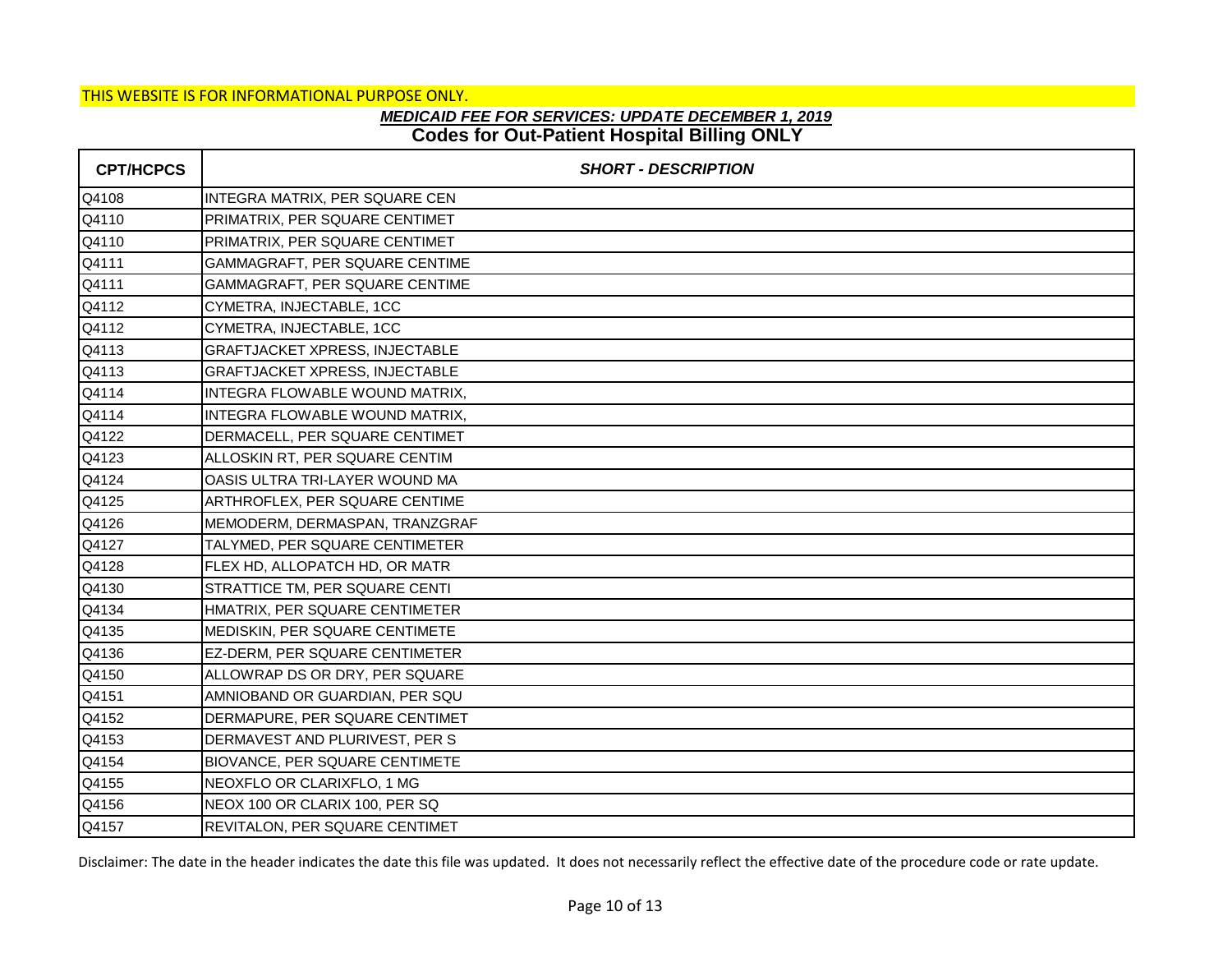## **Codes for Out-Patient Hospital Billing ONLY** *MEDICAID FEE FOR SERVICES: UPDATE DECEMBER 1, 2019*

| <b>CPT/HCPCS</b> | <b>SHORT - DESCRIPTION</b>            |
|------------------|---------------------------------------|
| Q4158            | KERECIS OMEGA3, PER SQUARE CEN        |
| Q4159            | AFFINITY, PER SQUARE CENTIMETE        |
| Q4160            | NUSHIELD, PER SQUARE CENTIMETE        |
| Q9962            | HIGH OSMOLAR CONTRAST MAT 300-        |
| Q9962            | HIGH OSMOLAR CONTRAST MAT 300-        |
| S0596            | PHAKIC INTRAOCULAR LENS FOR CO        |
| S1090            | MOMETASONE FUROATE SINUS IMPLA        |
| 77385            | RADIATION THERAPY DELIVERY            |
| 77386            | <b>RADIATION THERAPY DELIVERY</b>     |
| 77387            | <b>GUIDANCE FOR LOCALIZATION OF T</b> |
| 90785            | INTERACTIVE COMPLEXITY (LIST S        |
| 90802            | <b>INTERACT PSYCH DIAG INTERV EXA</b> |
| 90840            | PSYCHOTHERAPY FOR CRISIS: EACH        |
| 90846            | FAMILY PSYCHOTHERAPY, 50 MINUT        |
| 90846            | FAMILY PSYCHOTHET, 50MINS SUD         |
| 90849            | MULTI-FAMILY PSYCHOTHERAPY.,          |
| 90849            | MULTI-FAMILY PSYCHOTHERAPY SUD        |
| 90863            | PHARMACOLOGIC MANAGEMENT, INCL        |
| 90885            | PSYCHIATRIC EVALUATION OF HOSP        |
| 90889            | PREPARATION OF REPORT OF PATIE        |
| 90901            | <b>BIOFEEDBACK TRAINING BY ANY MO</b> |
| 92508            | GROUP TREATMENT OF SPEECH, LAN        |
| 92546            | TORSION SWING TEST, WITH RECOR        |
| 92556            | SPEECH AUDIOMETRY, THRESHOLD/DI       |
| 92558            | EVOKED OTOACOUSTIC EMISSIONS,         |
| 92579            | VISUAL REINFORCEMENT AUDIOMETR        |
| 92605            | EVAL RX NON-SPEECH GEN AUG COM        |
| 92606            | THERAP SERV NON-SPEECH-GENERAT        |
| 92618            | EVALUATION FOR PRESCRIPTION OF        |
| 93786            | AMBULATORY B/P MONITORINGRE           |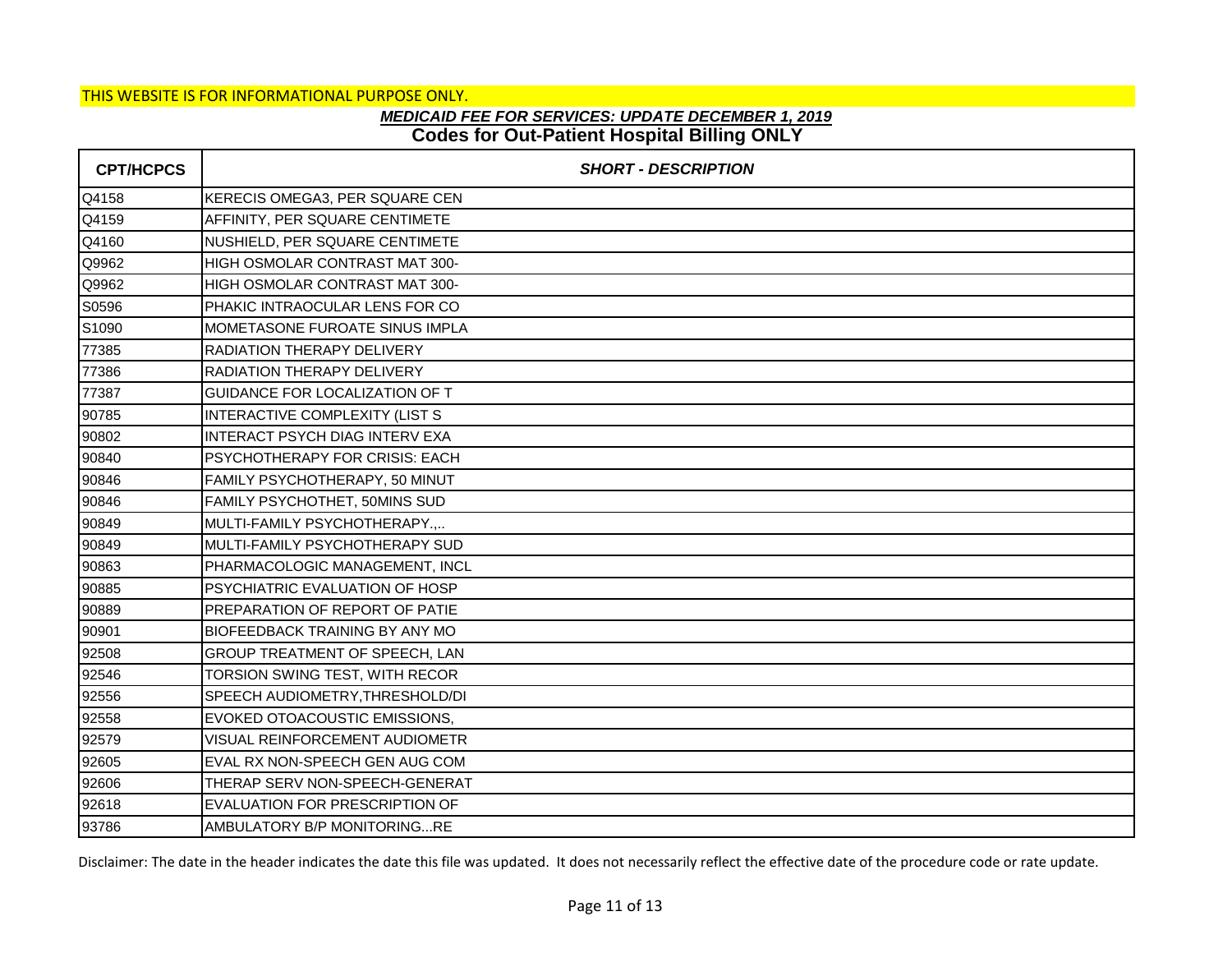## **Codes for Out-Patient Hospital Billing ONLY** *MEDICAID FEE FOR SERVICES: UPDATE DECEMBER 1, 2019*

| <b>CPT/HCPCS</b> | <b>SHORT - DESCRIPTION</b>           |
|------------------|--------------------------------------|
| 93788            | AMBULATORY BLOOD PRESSURE MONI       |
| 93797            | PHYSICIAN OR OTHER QUALIFIED H       |
| 94640            | NONPRESSURED INHALATION TX           |
| 94660            | CPAP, INITATION/MANAGEMENT           |
| 94667            | <b>MANIPULATION CHEST WALLINIT</b>   |
| 97010            | P.T. TX TO 1 AREA:HOT/COLD PAC       |
| 97012            | P.T. TX-1 AREA:TRACTION, MECHAN      |
| 97014            | APPLICATION OF ELECTRICAL STIM       |
| 97016            | P.T. TX-1 AREA: PNEUMATIC DEVIC      |
| 97018            | P.T. TX-1 AREA:PARAFFIN BATH         |
| 97022            | P.T. TX-1 AREA: WHIRLPOOL            |
| 97024            | P.T. TX-1 AREA: DIATHERMY            |
| 97026            | P.T. TX-1 AREA: INFRARED             |
| 97028            | PHY.MED.TX TO 1 AREA:ULTRAVIOL       |
| 97032            | APPLICATION OF ELECTRICAL STIM       |
| 97033            | APPLICATION OF MEDICATION THRO       |
| 97034            | THERAPEUTIC HOT AND COLD BATHS       |
| 97035            | APPLICATION OF ULTRASOUND TO 1       |
| 97036            | PHYSICAL THERAPY TREATMENT TO        |
| 97039            | UNLISTED MODALITY (SPECIFY)          |
| 97113            | WATER POOL THERAPY WITH THERAP       |
| 97116            | <b>WALKING TRAINING TO 1 OR MORE</b> |
| 97124            | THERAPEUTIC MASSAGE TO 1 OR MO       |
| 97139            | UNLISTED P.T. PROCEDURE (SPECI       |
| 97140            | MANUAL (PHYSICAL) THERAPY TECH       |
| 97150            | <b>GROUP THERAPEUTIC PROCEDURE</b>   |
| 97533            | SENSORY TECHNIQUE TO ENHANCE P       |
| 97537            | COMMUNITY OR WORK REINTEGRATIO       |
| 97542            | WHEELCHAIR MANAGEMENT, EACH 15       |
| 97545            | WORK HARDENING OR CONDITIONING       |